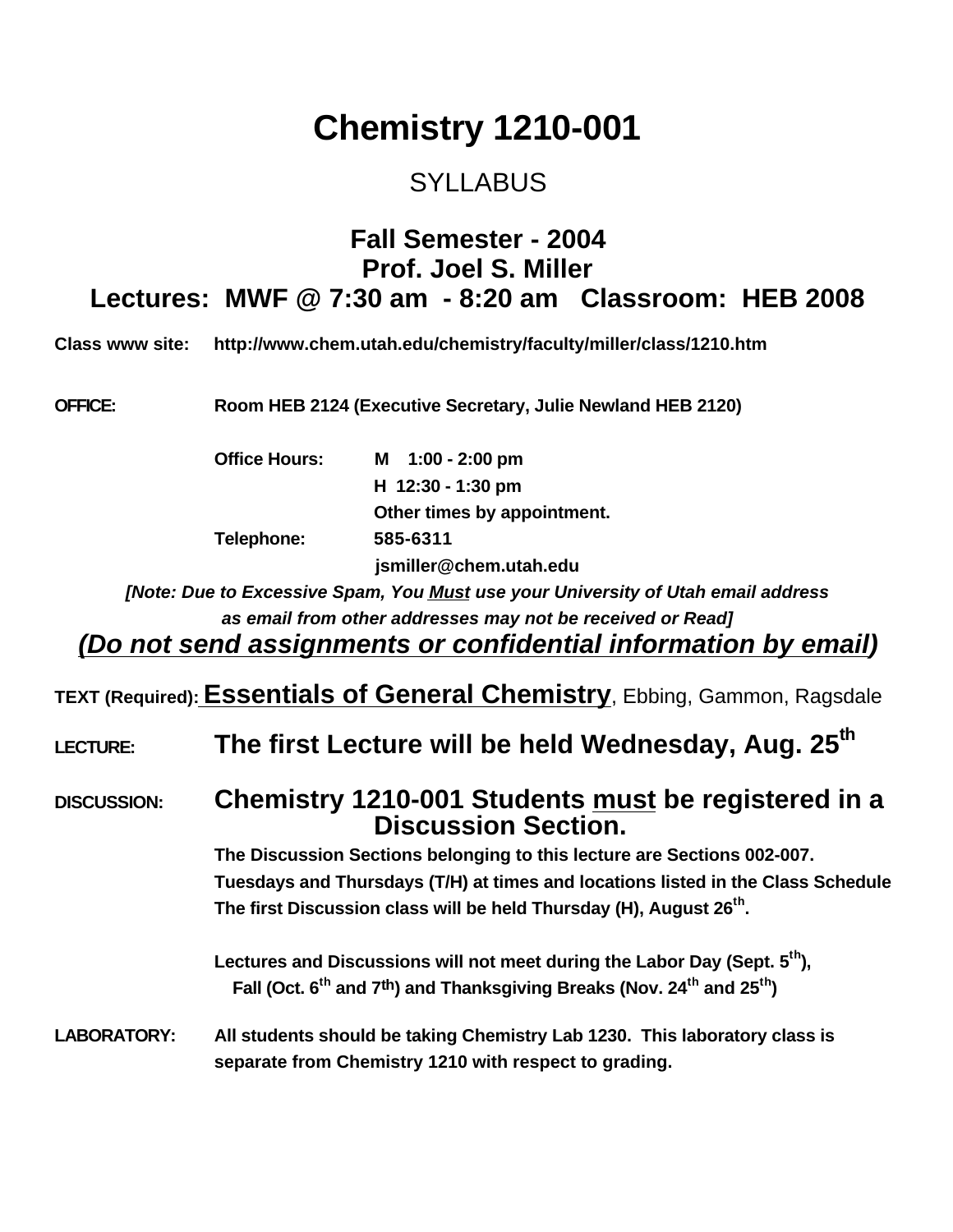## **General Information**

This is a first semester class in General Chemistry for Science Majors. We will cover the first 13 chapters of the text. You should also be enrolled in the laboratory course CHEM 1230. College Algebra is a recommended prerequisite. If you have not taken High School Chemistry, you may wish to consider CHEM 1200 prior to enrolling in this course.

Key to success in this course is attending the lectures. While attendance will not be taken, you will be responsible for everything mentioned in class, including, for example, announcements, exam-date changes, etc. Learning how to solve problems in general chemistry is the main focus of the TA-led discussions, and quizzes will given during the Discussion section.

You are responsible to read and understand all information provided herein. The text assignment should be *read before the lecture*. *Problem assignments are due at the discussion section* on the day noted in the syllabus. It is essential that you execute *your responsibility to attend all classes and all discussion* and to be aware of all assignments noted in this syllabus and modifications to the assignments announced in either lecture and/or discussion classes.

The General Chemistry Faculty at the University of Utah have agreed that programmable calculators or other electronic devices capable of storing alphanumeric data are **not** to be used on exams in General Chemistry courses. Appropriate, inexpensive (\$10 to \$20) scientific calculators are available at the University Bookstore and other retail outlets. Inappropriate calculators will be confiscated during examinations and hence you will not have a calculator to use during the exam. You are responsible to see me to verify if the calculator or equivalent can be used during an exam.

In the past, approximately 15 - 20% A's, 20 - 25 % B's and 50 % C's have been awarded in general chemistry classes (Chem 1210 & 1220) at Utah. **These grades are based on the performance of the students in the class and may and will vary.** Each

 $\gamma$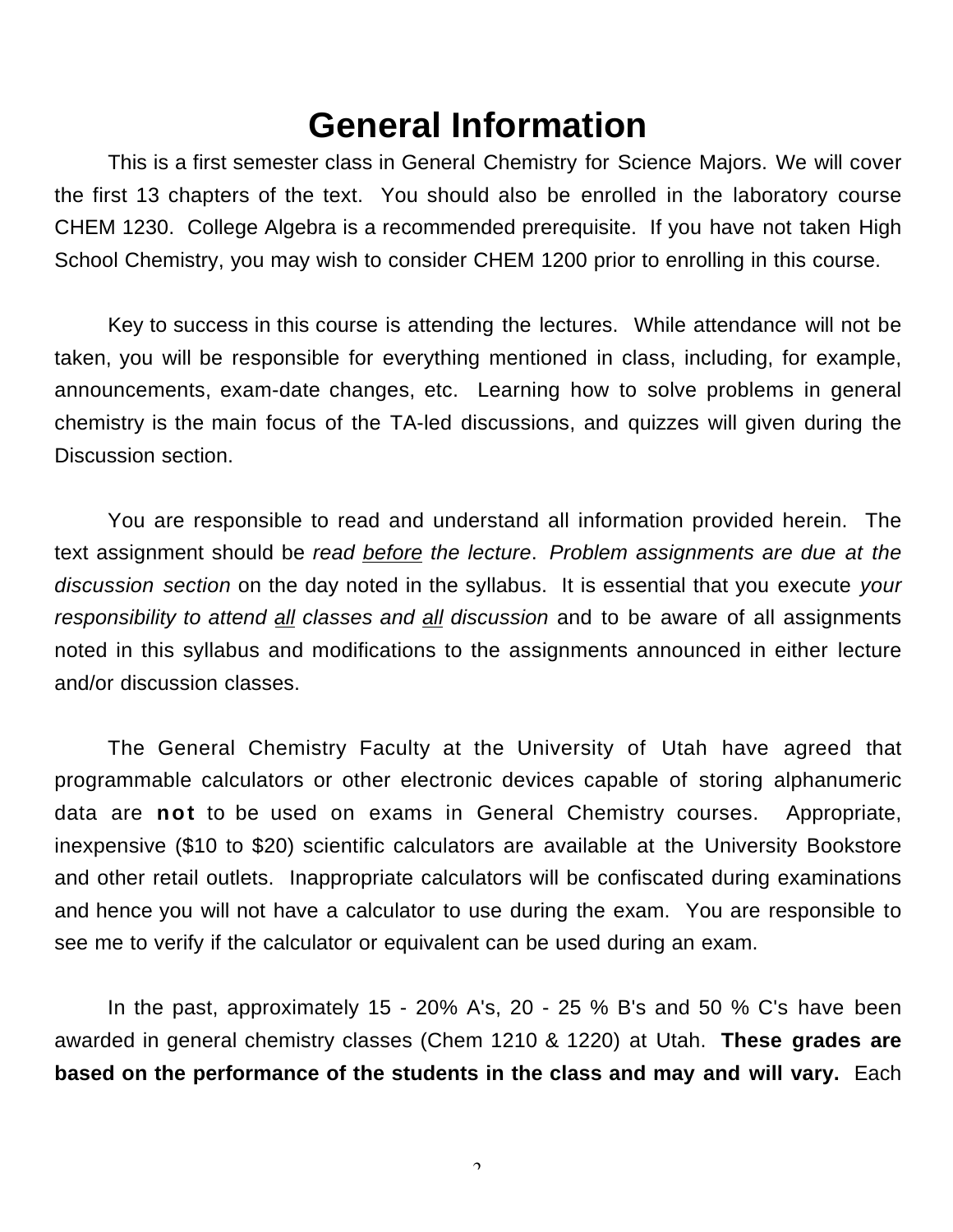semester the faculty teaching general chemistry courses will meet to discuss and refine grade cut-offs for all sections of a given course.

Subject to changes in the official University of Utah Calendar, students may drop (delete) any class without penalty during the first week of the term. The last day to drop a <u>class without tuition penalties is Friday, Sept 3<sup>rd</sup>. Starting with the 11<sup>th</sup> calendar day of the</u> semester, a "W" grade will be recorded on the academic record and applicable fees will be charged for the course. Thus, if you do not want to be charged for the course you must drop during the first ten days of the semester. You do NOT need the instructor's signature to withdraw. After October  $22^{nd}$  a student must petition for withdrawal to the Dean's office of their academic college. University policy states that withdrawals after this date should only be granted for "non-academic reasons beyond the student's control." "I want to avoid a bad grade" or similar does not qualify. Students must decide on or before Friday, October 22<sup>nd</sup>.

Cellular telephones, pagers etc. must be turned off during all lectures, discussion sections, and examinations. If your phone rings during an exam, you will be dismissed immediately.

The University of Utah seeks to provide equal access to its programs, services and activities for people with disabilities. If you will need accommodations in the class, reasonable prior notice needs to be given to the Center for Disability Services, 162 Olpin Union Building, 581-5020 (V/TDD). CDS will work with you and the instructor to make arrangements for accommodations.

All written information in this course can be made available in alternative format with prior notification to the Center for Disability Services.

 $\overline{a}$ \*

The dates given herein may change, and you must consult the official University of Utah calendar.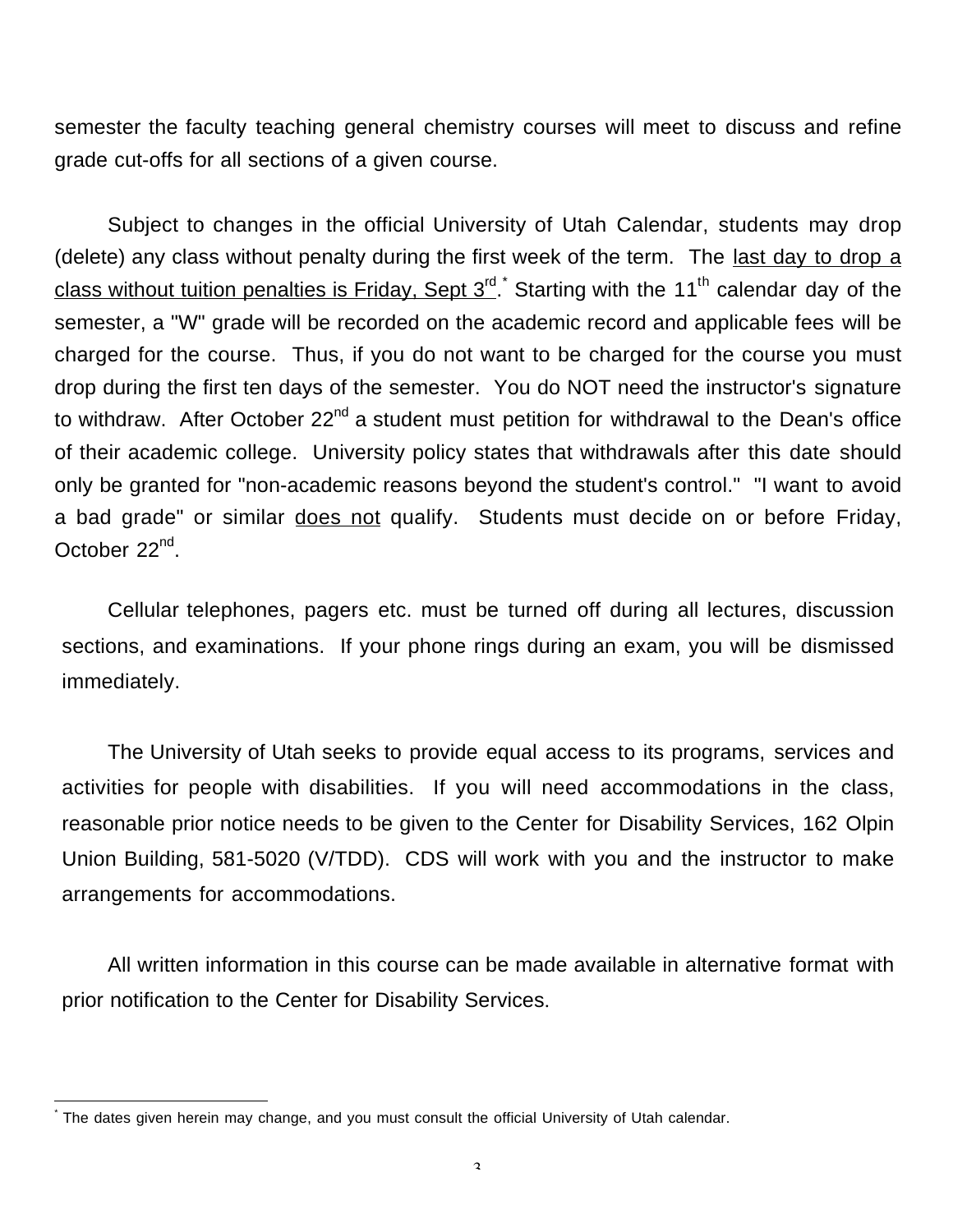# **Examination Regrading Policy**

Legitimate questions about the grading of an exam (either the grading of a particular problem or an addition error in the score) can be submitted up to one week after the exam is handed back in your discussion class. The procedure for handing back an exam for regrade is to attach a separate piece of paper to the front of the exam with your name, your student ID number, the number of the question(s) to be regraded, and a clear, brief justification for the regrade. This is to be submitted to me (HEB 2124) or to my secretary (HEB 2120) - *not* your TA.

*Do not write on the exam itself* or I may choose not to accept it for a regrade. Trivial resubmissions are strongly discouraged and may result in the entire exam being regraded. Anyone caught turning in an altered exam for additional credit will be promptly referred to the Dean's Office and be given a Grade of 'E.'

Incidents of academic dishonesty will be dealt with severely. Anyone caught cheating on an exam will be referred to the Dean for immediate disciplinary action and should expect to receive an 'E' in the course. A typical way to cheat is to alter an incorrect question on a graded exam and then hand it back to be regraded. To monitor this problem, a certain proportion of all exams will be photocopied, and exams handed back for regrade will be compared to these. Additionally, a letter detailing the cheating incident will be put in the student's permanent academic file.

Exams will be handed back in your discussion class. Your Final exam will available from my secretary on December  $20<sup>th</sup>$ . In order to receive it you must display a photo identification card. To receive your grade by mail, please supply an addressed, stamped post card or envelope by December  $14<sup>th</sup>$ .

4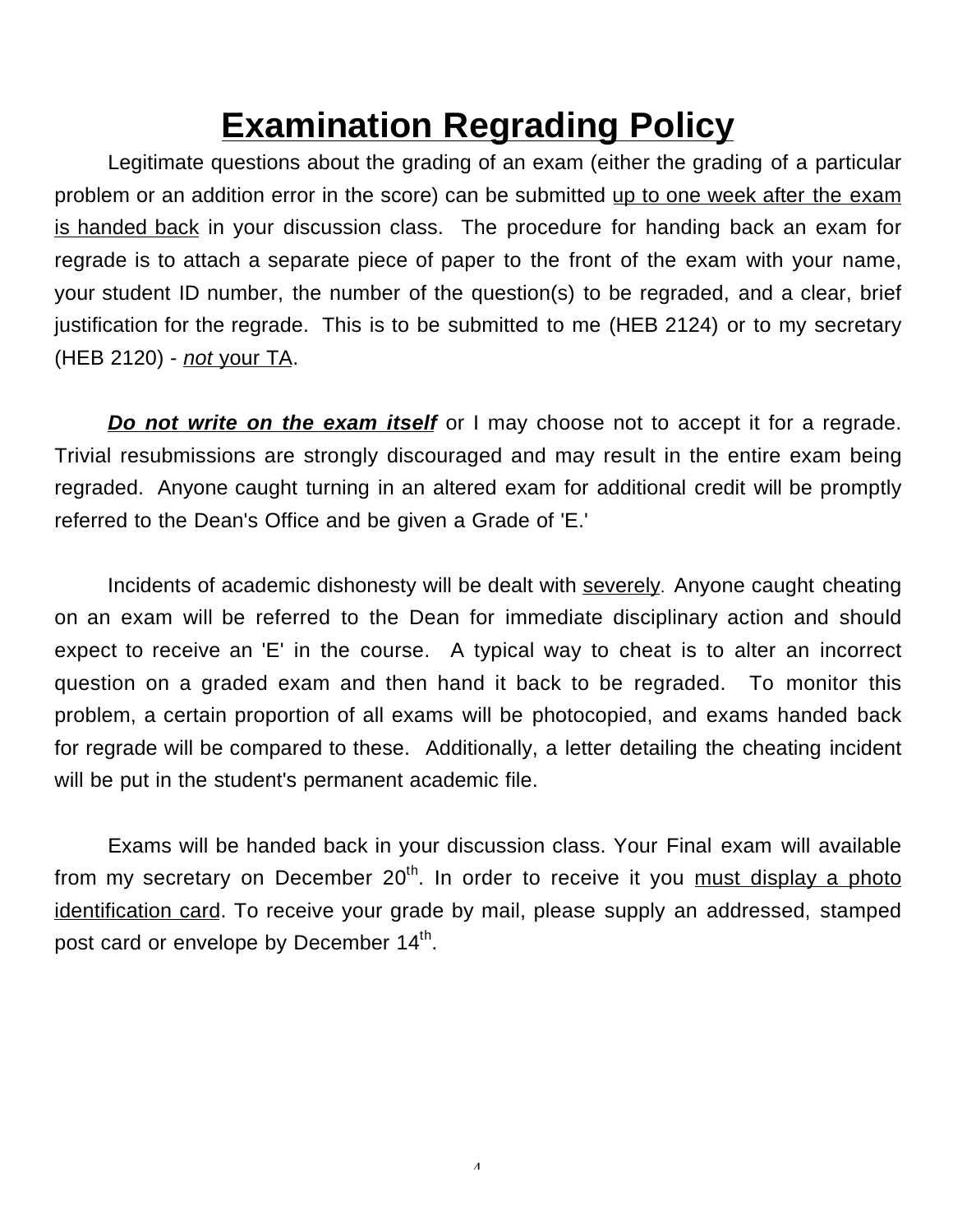# **Grading**

**In grading this course, the following weights are assigned to the various components:**

**All examinations will be held in the Lecture Room HEB 2008 1st Hour Exam, Friday, Sept. 17th, 7:15 am 125 pts# 2nd Hour Exam, Monday, Oct. 25th, 7:15 am 125 pts# 3rd Hour Exam, Monday, Nov. 29th, 7:15 am 125 pts# Final Exam, Tuesday, Dec 14th, 8:00 -10:00 am 250 pts# Total Possible Exam Points: 625 pts Possible Number of Discussion Points 125 pts\*\* Total Possible Points 750 pts**

# **There will not be any make-up examinations!** *If you are ill or have an emergency that may cause you to miss an exam, contact me prior to the examination, not afterwards.* If you miss an exam for a legitimate reason, you will be given the average of the final and other two mid semester exam grades, normalized for 125 points, for that exam you missed. Documentation (a Doctor's letter, etc.) is required needed to verify a legitimate excuse. You cannot pass the course if you miss more than one exam or miss the Final examination.

- All discussion class points will be normalized. Points for individual discussion classes may be raised or lowered depending on the "toughness" or "easiness" of the TA and on the performance of each section.
- Problems that have been assigned from the textbook should be solved in a bound notebook that is used for this purpose only. These problems should be attempted before going to the discussion class. The notebook should be taken each time to the discussion class.

### FINAL GRADE:

The final grades will be derived from a curve based on the potential total of 750 points attainable in this class.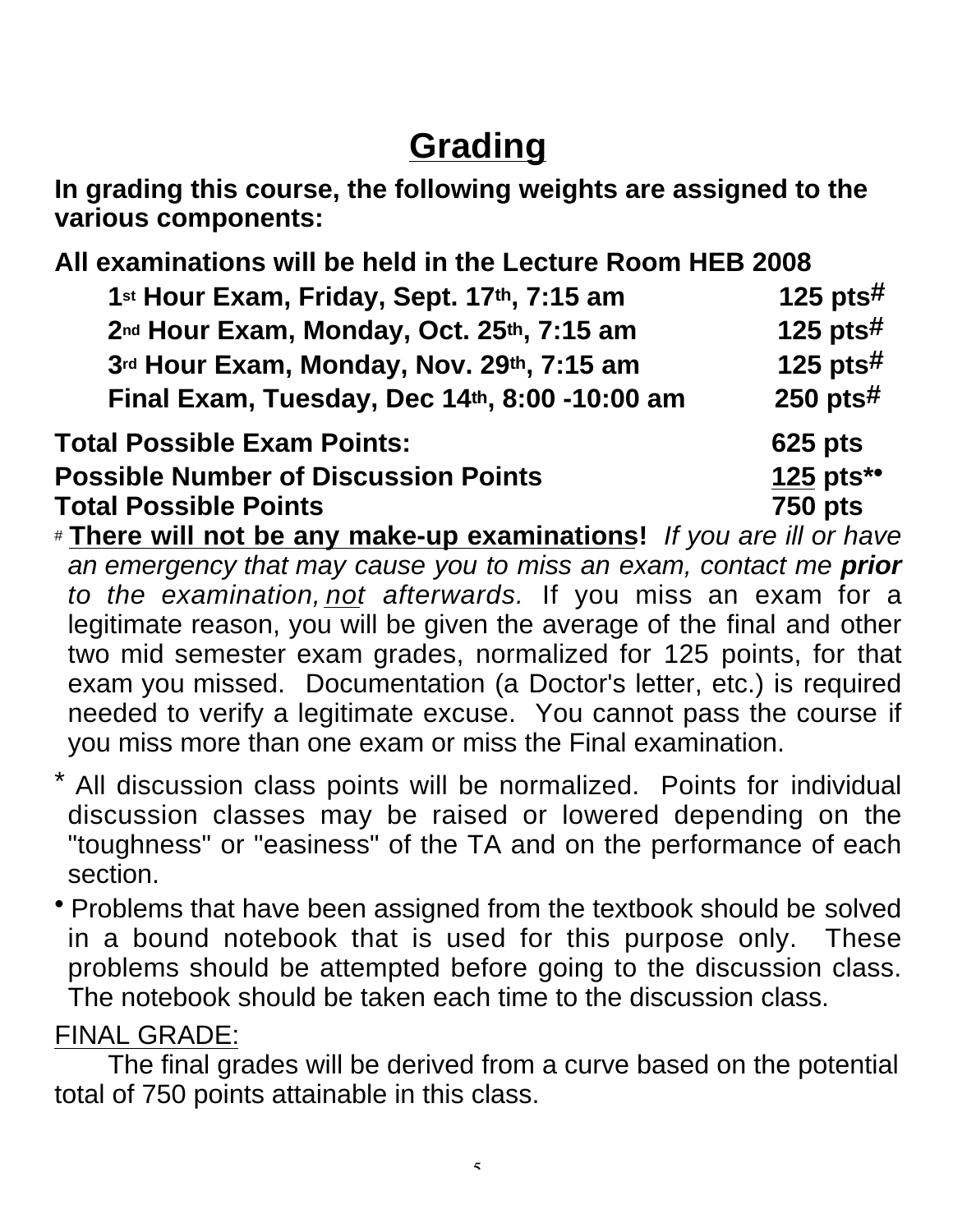### **TENTATIVE ASSIGNMENTS Chemistry 1210-001 Fall, 2004**

## **Prof. Joel S. Miller**

| <b>Date</b>                   | Day | Ch                        | <b>Text</b>       | <b>Assigned Problems</b>                |
|-------------------------------|-----|---------------------------|-------------------|-----------------------------------------|
|                               |     |                           | <b>Assignment</b> | (Discussion Section)                    |
| <b>Aug 25</b>                 | W   | 1                         | $1.1 - 1.3$       |                                         |
| 26                            | H   | 1                         |                   | Ch 1: 2, 4, 5, 7, 11, 12, 15, 16        |
| 27                            | F   | 1                         | $1.4 - 1.6$       |                                         |
| 30                            | M   | 1                         | $1.7 - 1.8$       |                                         |
| 31                            | Τ   | 1                         |                   | Ch 1: 20, 24, 32, 36, 50, 57, 66, 74,90 |
| <b>Sept</b><br>$\overline{1}$ | W   | $\mathbf 2$               | $2.1 - 2.4$       |                                         |
| 2                             | H   | $\overline{2}$            |                   | Ch 2: 2, 8, 13, 16, 17, 18              |
| 3                             | F   | $\overline{2}$            | $2.5 - 2.7$       |                                         |
| $\theta$                      | М   | $\blacksquare$            | <b>Labor Day</b>  | <b>No Class</b>                         |
| $\overline{7}$                | T   | $\boldsymbol{2}$          |                   | Ch 2: 34, 38, 46, 48, 58                |
| 8                             | W   | $\mathbf 2$               | $2.8 - 2.10$      |                                         |
| $\boldsymbol{9}$              | H   | $\overline{2}$            |                   | Ch 2: 64, 72, 74, 77, 80, 87            |
| 10                            | F   | $\ensuremath{\mathsf{3}}$ | $3.2 - 3.4$       |                                         |
| 13                            | M   | 3                         | $3.6 - 3.6$       |                                         |
| 14                            | T   | $\ensuremath{\mathsf{3}}$ |                   | Ch 3: 3, 5, 7, 9, 14, 21, 24, 34        |
| 15                            | W   | 3                         | $3.7 - 3.8$       |                                         |
| 16                            | H   | $1 - 3$                   |                   | $Ch$ 3: 42, 56, 65, 70, 73, 79 + Review |
| 17                            | F   | $1 - 3$                   | $1^{\rm st}$      | Mid-Term Exam: Chapters 1 - 3           |
| 20                            | M   | 4                         | $4.1 - 4.2$       |                                         |
| 21                            | T   | 4                         |                   | $Ch$ 4 : 1, 3, 5, 7, 9, 14, 16, 18      |
| 22                            | W   | 4                         | $4.3 - 4.4$       |                                         |
| 23                            | H   | 4                         |                   | Ch 4: 36, 38, 42, 54, 58                |
| 24                            | F   | 4                         | 4.5               |                                         |
| 27                            | M   | 4                         | $4.6 - 4.10$      |                                         |
| 28                            | Τ   | 4                         |                   | Ch 4: 67, 70, 73, 75, 77                |
| 29                            | W   | 4                         | $5.1 - 5.2$       |                                         |
| 30                            | H   | 5                         |                   | Ch 5: 1, 4, 5, 9, 17, 20, 26, 27, 38    |
| Oct<br>1                      | F   | 5                         | $5.3 - 5.5$       |                                         |
| 4                             | M   | 5                         | $5.6 - 5.8$       |                                         |
| 5                             | Τ   | $\mathbf 5$               |                   | Ch 5: 46, 50, 62, 72, 78                |
| 6                             | W   | 6                         | $6.1 - 6.3$       |                                         |
| $\mathcal{F}_{\mathcal{A}}$   | Ħ   |                           | <b>Fall Break</b> | <b>No Class</b>                         |
| 8                             | F   |                           | <b>Fall Break</b> | <b>No Class</b>                         |
| 11                            | M   | 6                         | $6.4 - 6.6$       |                                         |
| 12                            | Τ   | 6                         |                   | Ch 6: 4, 6, 7, 8, 13, 14, 19, 31,34     |
| 13                            | W   | 6                         | $6.7 - 6.9$       |                                         |
| 14                            | H   | 6                         |                   | Ch 6: 36, 44, 63, 67, 72, 80            |
| 15                            | F   | $\overline{7}$            | $7.1 - 7.3$       |                                         |